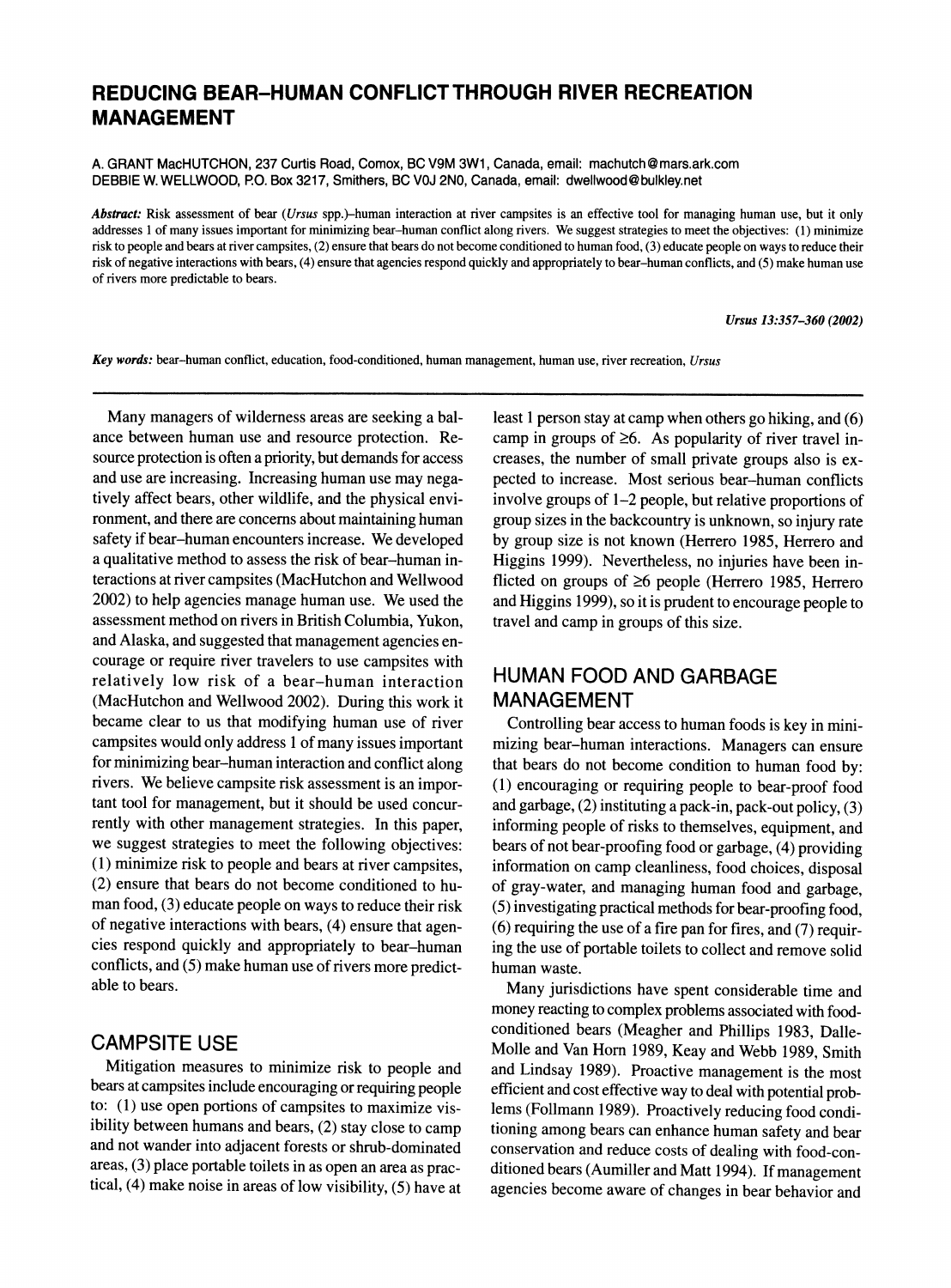**habitat use, or if data indicate that bear-human interactions are increasing, the source of the problem should be identified and promptly addressed (Leonard et al. 1990).** 

**An attitude we have often encountered among commercial rafting companies is that there has never been a problem with bears; therefore, there is no need to change current practices (MacHutchon 1998, Wellwood and MacHutchon 1999). Currently, however, the potential for bears to obtain human food at occupied campsites is high. It only takes 1 experience with poorly stored food or garbage for a bear to learn how to access human food or garbage (McCullough 1982), and subsequent groups, no matter how conscientious, will suffer consequences. Management agencies in the Yukon and British Columbia are investigating practical ways for bear-proofing food and garbage (T. Elliot, Parks Canada, Haines Junction, Yukon, Canada, and G. MacRae, British Columbia Parks, Smithers, British Columbia, Canada, personal communications, 2000) and the option of requiring commercial rafters to use bear-proof food containers (A. MacDonald, British Columbia Parks, Smithers, British Columbia, Canada, personal communication, 2000). Managers of some recreational rivers in the United States require that people store food in a bear-resistant manner (D. Pendergrast, Gates of the Arctic National Park and Preserve, Alaska, USA, personal communication, 2001; T. Wenum, Flathead National Forest, Montana, USA, personal communication, 2001) or in bear-resistant food containers (letter from B. Brock to commercial operators on 20 March 2000, Katmai National Park and Preserve, Aniakchak National Monument and Preserve, and the Alagnak Wild River, Alaska, USA).** 

**Bear-proof food canisters designed for hikers have successfully reduced frequency of bear problems (Dalle-Molle and Van Horn 1989). Commercial models available for canoes and kayaks are an effective option for small groups. Food carried by rafting groups, however, typically takes up a great deal of space and is heavy and difficult to move around. We tested a portable electric fence set-up around food containers during raft trips. The fence took relatively little space and was quick to set-up. However, the electric fence was subject to human error during set-up, not all campsites had a suitable substrate, and moving food boxes from rafts was labor intensive. Permanent bearproof storage systems at campsites also require food containers to be hauled from rafts. Steel drums with locking lids are bear-resistant but difficult to fit in rafts. Aluminum boxes that fit in raft frames are available, but hinges and latches are not bear-proof. This type of box, if made bear-proof, appears to be the most practical solution for storing food for large groups on wilderness rivers.** 

**Use of fire pans and portable toilets can also decrease bear visits to campsites. Fire pans reduce the attractive-**

**ness of campsites to bears by reducing food spills and improperly burned garbage in fire pits. Fire pans also help maintain the aesthetics of campsites by eliminating fire scars and pits. Portable toilets are advantageous because: (1) bears are not attracted to campsites because of human waste, (2) people's movements to a specific toilet location are more predictable to bears, (3) there is less risk of people encountering bears than if they wandered into nearby vegetated areas, (4) campsites do not become human waste dumps, and (5) there is less risk of contaminating rivers, which are used for drinking water.** 

**People are more motivated to follow guidelines when there is a potential cost to disregarding them (Keay and Webb 1989), so agencies should establish penalties for improper food storage once practical bear-proof food containers are available. Penalties for private groups would likely have to be monetary, but penalties to commercial groups could include revoking their permits for a portion of the following year or permanently in extreme cases. This kind of policy can also motivate people to pressure other groups not following guidelines because everyone suffers from someone's negligence. Disadvantages of this type of policy are that it is a challenge to define improper food and garbage handling and there are additional costs for regulation and enforcement.** 

## **PUBLIC EDUCATION AND AWARENESS**

**We advocate educating people on ways to reduce negative interactions with bears through information on (1) local bear ecology, (2) habituation and food-conditioning, (3) preventing bear encounters and avoiding displacing bears from important habitat, (4) avoiding attracting bears to campsites, (5) how to behave during a bear encounter, and (6) bear deterrents and their limitations. The success of management programs depends on well informed and conscientious users (Keay and Webb 1989, Jingfors 1995). This requires effective public education materials and knowledgeable and conscientious staff. Information that increases people's understanding of bears can increase their appreciation and respect for bears and motivate them to minimize conflicts (Jingfors 1995). In addition, people are more likely to endorse agency guidelines if they understand the negative implications to bears and other wildlife of ignoring the guidelines. There are costs to implement an effective public education program; however, benefits of education and awareness can outweigh costs by reducing bear-human conflicts.** 

**People should be aware that some bears could become human-habituated, particularly at campsites, with increased interaction with humans and no negative consequences. Maintaining safe interactions between humans and habituated bears is achievable if: (1) people are will-**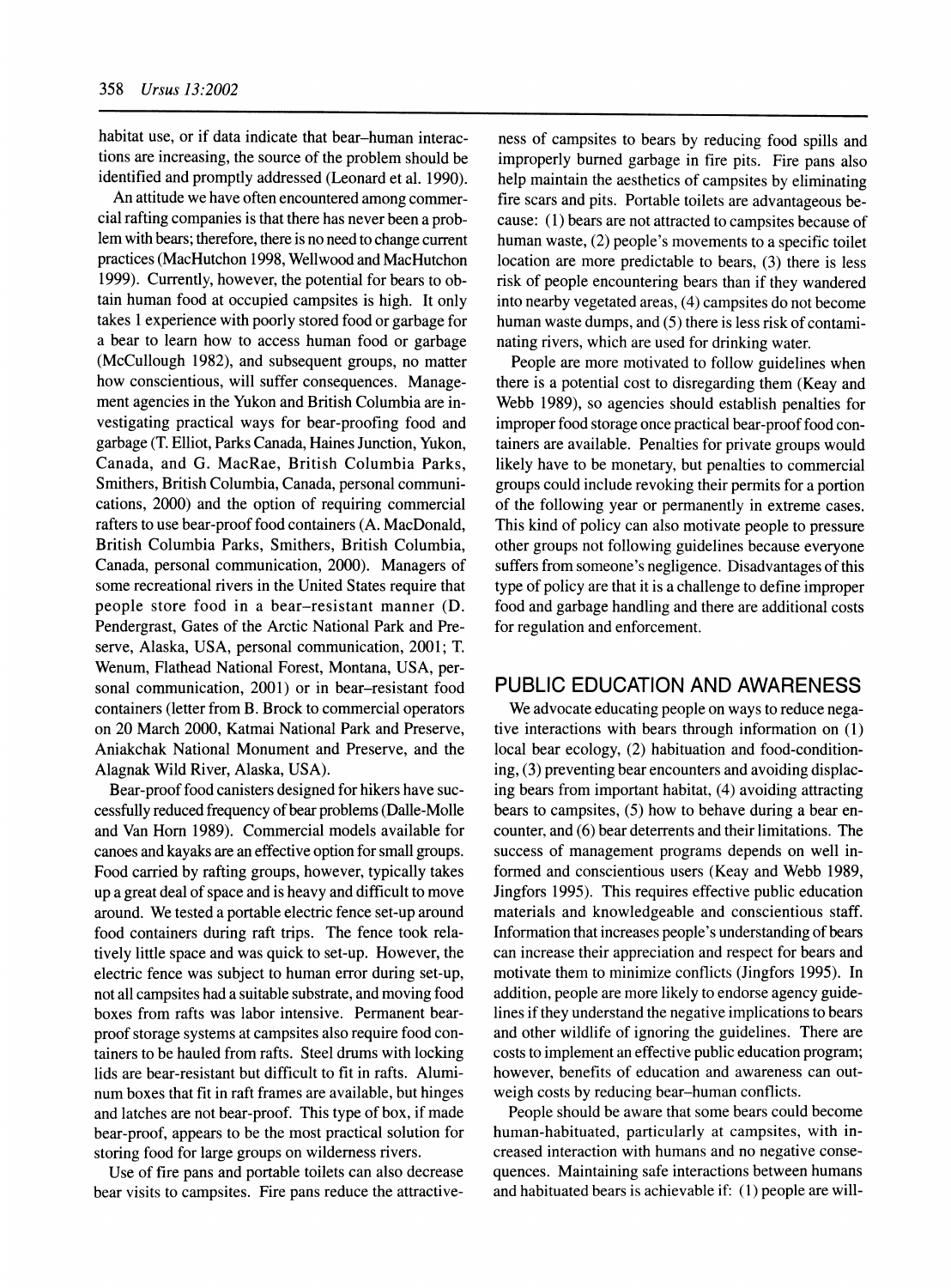**ing to tolerate some bears in close proximity, (2) people behave in a predictable manner, (3) people teach bears to respect human boundaries, and (4) bears do not get access to food or garbage (Jope 1985, Aumiller and Matt 1994).** 

#### **REPORTING BEAR-HUMAN CONFLICTS**

**Agencies can respond quickly and appropriately to bearhuman conflicts by: (1) gathering information through a bear observation, encounter, and conflict form given to all river users, (2) encouraging people to report bear conflicts as soon as possible, and (3) monitoring changes in bear-human interactions at campsites.** 

**Quick and accurate reporting of conflicts ensures that agencies respond appropriately and that area closure warnings can be given to departing groups. In addition, bear observation data can provide some information on relative distribution of bears along rivers and near campsites. Bear-human encounter data can provide information on the level of human-habituation of bears and possible areas needing management attention.** 

**The return rate of bear observation forms for the Alsek River, Yukon, has been low (K. McLaughlin, Parks Canada, Haines Junction, Yukon, Canada, personal communication, 2001). This may be because people believe information will be used to reduce their freedom. Gaining people's cooperation may be more achievable if they are aware that information is intended to help maintain the river's ecological integrity and protect bear populations. Management agencies need to investigate incentives for returning forms. A post-season reminder may increase submission rates. Cooperation from commercial groups could be considered favorably in license evaluations, or it may be necessary to make form return a mandatory condition of licensing. For private groups, some token reward may be necessary.** 

#### **HUMAN USE**

**We suggest making the amount and timing of human use of rivers more predictable to bears by: (1) limiting the number of group departures per day, (2) identifying a quota for the maximum number of departures per month, (3) identifying the maximum number of nights a party can spend on a river, (4) encouraging people to restrict their activity to a small area around campsites except where there are specified hiking routes, and (5) limiting the number of off-river trails. Making human use more predictable to bears may minimize disturbance, displacement, and barriers to movement. Management agencies should consider appropriate human use in context of cumulative**  **environmental effects occurring within their management jurisdiction or adjacent jurisdictions (U.S. Department of Agriculture [USDA] Forest Service 1990).** 

**Agencies can control increases in bear-human conflicts by actively controlling the number, timing, and behavior of humans using backcountry areas (Keay and Van Wagtendonk 1983, Aumiller and Matt 1994). Unfortunately, there is little empirical data on thresholds of human use tolerable by bears (Olson and Gilbert 1994, Chi and Gilbert 1999). In addition, it is difficult to generalize disturbance response among areas because this response depends on the level of human-habituation among bears. The number of habituated bears and their use of an area likely increases, reaches an asymptote, then decreases as human use increases (Mattson 1990). This threshold of human use is unknown; however, the USDA Forest Service (1990), in developing a cumulative effects model for grizzly bears, adopted a level of 80 parties/month over which human use was considered high intensity. Gibeau (1998) subsequently defined the threshold between high and low human use in Banff National Park as 100 people/ month/trail.** 

## **CONCLUSIONS**

**Any river-use management strategy should be considered in the context of clearly defined management priorities to determine the tradeoff between bear conservation and human use objectives (Leonard et al. 1990, Aumiller and Matt 1994). Our suggested management strategies support both sides of agencies' mandates by protecting bears and other wildlife while providing a quality wilderness experience for people. People will have opportunities to view bears in their natural environments, but with reduced risk of negative bear-human interactions. Reductions in human impact on bears also will be important in controlling incremental cumulative effects and be of conservation benefit to bears. We hypothesize that most people will grudgingly accept some short-term expense and restrictions on their freedom if they understand that measures are intended to ensure their safety, maintain ecological integrity of rivers, and protect bears. If river recreation is not managed appropriately, human impact will degrade the wilderness being sought by visitors.** 

#### **LITERATURE CITED**

- **AUMILLER, L., AND C. MATT. 1994. Management of McNeil River State Game Sanctuary for viewing of brown bears. International Conference on Bear Research and Management 9(1):51-61.**
- **CHI, D.K., AND B.K. GILBERT. 1999. Habitat security for Alaskan black bears at key foraging sites: are there thresholds for human disturbance? Ursus 11:225-238.**